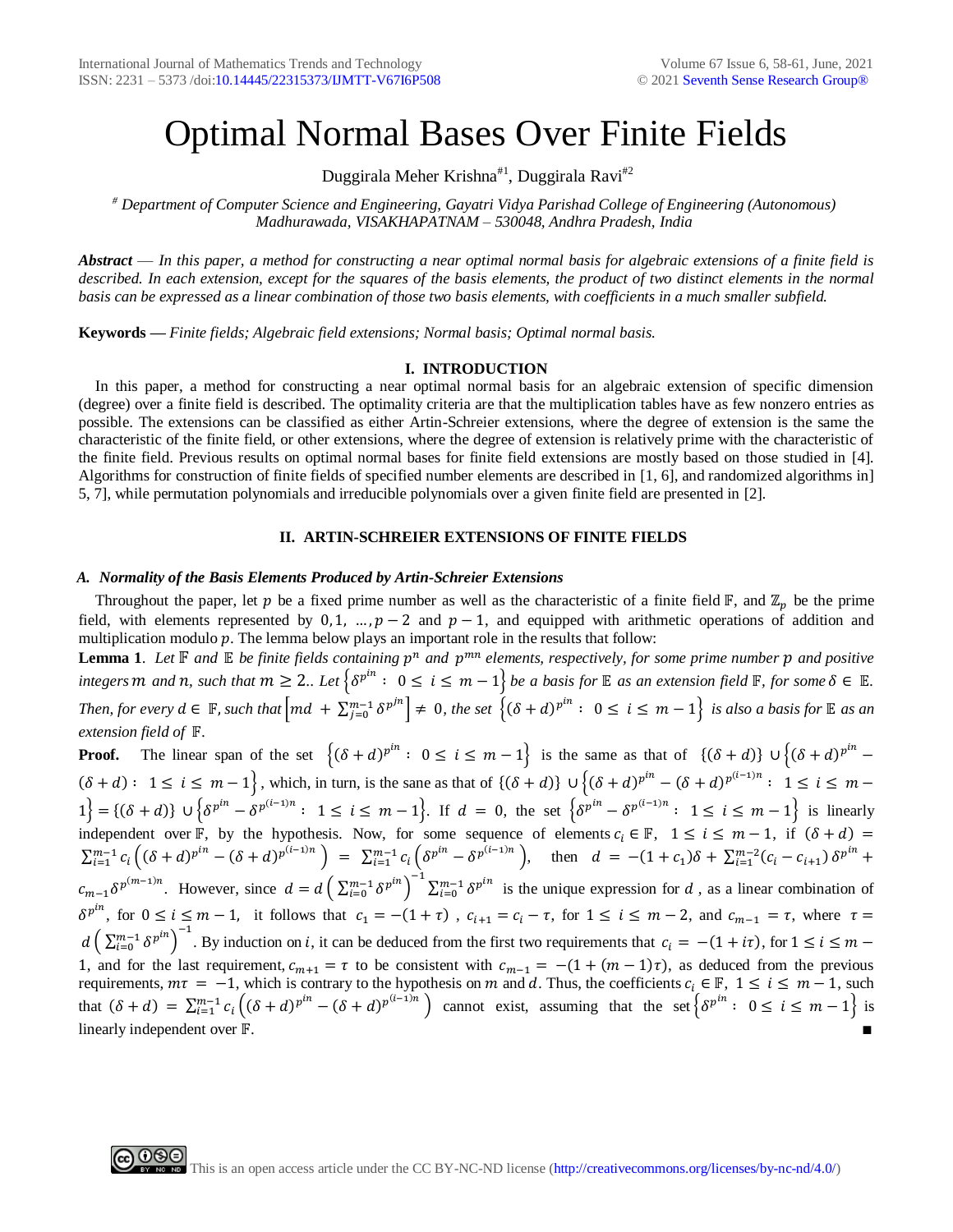The following result allows construction of many normal elements in an Artin-Schreier extension of a finite field: **Theorem 1.** (Normal Bases of the Artin-Schreier-Extensions)

*Let*  $\mathbb F$  *be a finite dimensional extension field of*  $\mathbb Z_p$ , *of vector space dimension n, for some positive integer n. Let*  $\alpha \in$  $\mathbb{F} \setminus \{0\}$  *be* such that the polynomial  $x^p - x - \alpha$  is irreducible over  $\mathbb{F}$ , and  $\mathbb{E} = \mathbb{F}[\beta]/(\beta^p - \beta - \alpha)$ . Then, for every  $c \in \mathbb{F}[\beta]$ **F**, the set  $\left\{ \left( \beta^{(p-1)} + c \right)^{p^{in}} : 0 \le i \le p-1 \right\}$  is a basis for **E** as an extension field of **F**. **Proof.** The linear span of  $\left\{ (\beta^{(p-1)} + c)^{p^{in}} : 0 \le i \le p-1 \right\}$  is the same as that of  $\left\{ (\beta^{(p-1)} + c) \right\} \cup \left\{ (\beta^{(p-1)} + c)^{p^{in}} - 1 \right\}$  $(\beta^{(p-1)} + c) : 1 \le i \le p-1$ . Now,  $\beta^{p^l} - \beta = \sum_{i=0}^{l-1} (\beta^{p^{i+1}} - \beta^{p^i}) = \sum_{i=0}^{l-1} (\beta^p - \beta)^{p^i} = \sum_{i=0}^{l-1} \alpha^{p^i}$ , for  $0 \le l \le np-1$ . Let  $s_l = \sum_{i=0}^{l-1} \alpha^{p^i}$ , for  $0 \le l \le np-1$ , and  $h = \sum_{i=0}^{n-1} \alpha^{p^i}$ . Since the polynomial  $x^p - x - \alpha$  is irreducible over **F**, it follows that  $h \in \mathbb{Z}_p \setminus \{0\}$ , by Theorem 3.78 and Corollary 3.79 in [3]. Now,  $s_{in+j} = s_j + ih$  and  $\beta^{p^{in+j}} = \beta + s_{in+j} = \beta + s_j + ih$ , for  $0 \le j \le n-1$  and  $0 \le i \le p-1$ , and  $\beta^{(p-1)p^{in}} - \beta^{(p-1)} = (\beta + ih)^{(p-1)} - \beta^{(p-1)} = \sum_{k=1}^{p-1} \frac{(p-1)!}{k! (p-1)!}$  $_{k=1}^{p-1} \frac{(p-1)!}{k!(p-1-k)!} (ih)^k \beta^{(p-1-k)},$ for  $1 \le i \le p-1$ . The  $(p-1) \times 1$  column vector with entries  $\beta^{(p-1)p^{in}} - \beta^{(p-1)}$  in the *i*-th row, for  $1 \le i \le p-1$ , can be seen as obtained by applying the linear operator corresponding to the matrix with entries  $(ih)^k$  in the *i*-th row and *k*-th column, for  $1 \le i, k \le p-1$ , on the  $(p-1) \times 1$  ccolumn vector with basis element  $\frac{(p-1)!}{k!(p-1-k)!} \beta^{(p-1-k)}$  as the entry in the k-th row, for  $1 \le k \le p-1$ . Now, there exists a primitive element  $\rho \in \mathbb{Z}_p \setminus \{0\}$ , such that for each  $i \in \mathbb{Z}_p \setminus \{0\}$ , satistying  $i = \rho^{k_i}$ , for a distinct index  $k_i \in \mathbb{Z}_p \setminus \{0\}$ , and hence the matrix with entries  $(ih)^k$  in the *i*-th row and *k*-th column, for  $1 \le i, k \le p - 1$ , can be expressed as the product of a  $(p - 1) \times (p - 1)$  permutation matrix and a  $(p - 1) \times$ ( $p-1$ ) Vandermonde's matrix. Since the Vandermonde's matrix is invertible and  $\frac{(p-1)!}{k!(p-1-k)!}$  ≠ 0, for  $1 \le k \le p-1$ , it follows that the linear span of the  $(p-1)$  elements  $\beta^{(p-1)p^{in}} - \beta^{(p-1)}$ , for  $1 \le i \le p-1$ , is the same as that of the  $(p-1)$ elements  $\beta^{(p-1-k)}$ , for  $1 \le k \le p-1$ , and so, the linear span of  $\{(\beta^{(p-1)} + c)\} \cup \{(\beta^{(p-1)})^{p^{in}} - \beta^{(p-1)} : 1 \le i \le p-1\}$  is the same as that of  $\{(\beta^{(p-1)}+c)\}\cup\{\beta^i: 0\leq i\leq p-2\}$ , which is the same as that of  $\{\beta^i: 0\leq i\leq p-1\}$ . It may also be observed that if  $\sum_{i=0}^{p-1} \beta^{(p-1)p^{in}} = \sigma$ , for some  $\sigma \in \mathbb{F}$ , then  $\sum_{i=1}^{p-1} \binom{\beta^{(p-1)p^{in}} - \beta^{(p-1)}}{=} \left( \sigma - \beta^{(p-1)} - \sum_{i=1}^{p-1} \beta^{(p-1)} \right) = \sigma$ . Thus, the set  $\left\{ (\beta^{(p-1)} + c)^{p^{in}} : 0 \le i \le p-1 \right\}$  forms a basis for E as an extension field of F. Lemma 1 can also be applied with  $\delta = \beta^{(p-1)}$ ,  $d = c$  and  $m = p$ .

# *B. Optimality of the Normal Basis Produced by Artin-Schreier Extensions*

In the theorem just proved, with  $c = -1$ , the element  $\alpha \beta^{-1}$  is a normal element in  $\mathbb E$ , for the extension of degree *n* over  $\mathbb F$ . Thus, the element  $\beta^{-1}$  is a normal element in E for the extension over F and satisfies the equation  $x^{-p} - x^{-1} - \alpha = 0$ , so that its minimal polynomial is  $x^p + a^{-1}x^{(p-1)} - a^{-1}$ . Let  $\delta^{-1} = \beta^{-1} - b \in \mathbb{E}$ , for some  $b \in \mathbb{F}$ . It is convenient to choose  $b \in \mathbb{Z}_p$ , like maybe  $b = 1$ . Substituting  $\beta^{-1} = \delta^{-1} + b$  in the equation  $(\beta^{-1})^p + \alpha^{-1}(\beta^{-1})^{(p-1)} - \alpha^{-1} = 0$ , it may be found that  $(\delta^{-1} + b)^p + \alpha^{-1}(\delta^{-1} + b)^{(p-1)} - \alpha^{-1} = 0$ , and so  $(\delta^{-1})^p + \alpha^{-1} \sum_{k=0}^{p-1} \frac{(p-1)!}{k! (p-1)!}$  $_{k=0}^{p-1} \frac{(p-1)!}{k!(p-1-k)!} b^k (\delta^{-1})^{(p-1-k)} + b^p - \alpha^{-1} = 0.$  Now,  $\left(-\sum_{i=0}^{p-1} (\delta^{-1})^{p^{i n}}\right) = \alpha^{-1}$  and  $\left((-1)^p \prod_{i=0}^{p-1} \delta^{p^{i n}}\right) = b^p + \alpha^{-1} b^{(p-1)} - \alpha^{-1} \neq 0$ , for  $b \in \mathbb{F}$ , obviously, since  $\delta^{p^{i n}} \neq 0$ , for  $0 \leq i \leq p-1$ .

The element  $\beta$  satisfies the equation  $\beta^{p^{in}} - \beta = ih$ , also, where  $h = \sum_{i=0}^{n-1} \alpha^{p^i}$ , and multiplying both sides of the last equation by  $(ih)^{-1}(\beta^{-1})^{p^{in}+1}$ ,  $(\beta^{-1})^{p^{in}+1} = (ih)^{-1}((\beta^{-1})-(\beta^{-1})^{p^{in}})$ ,  $1 \le i \le p-1$ . Substituting  $\beta^{-1} = \delta^{-1} + b$ , it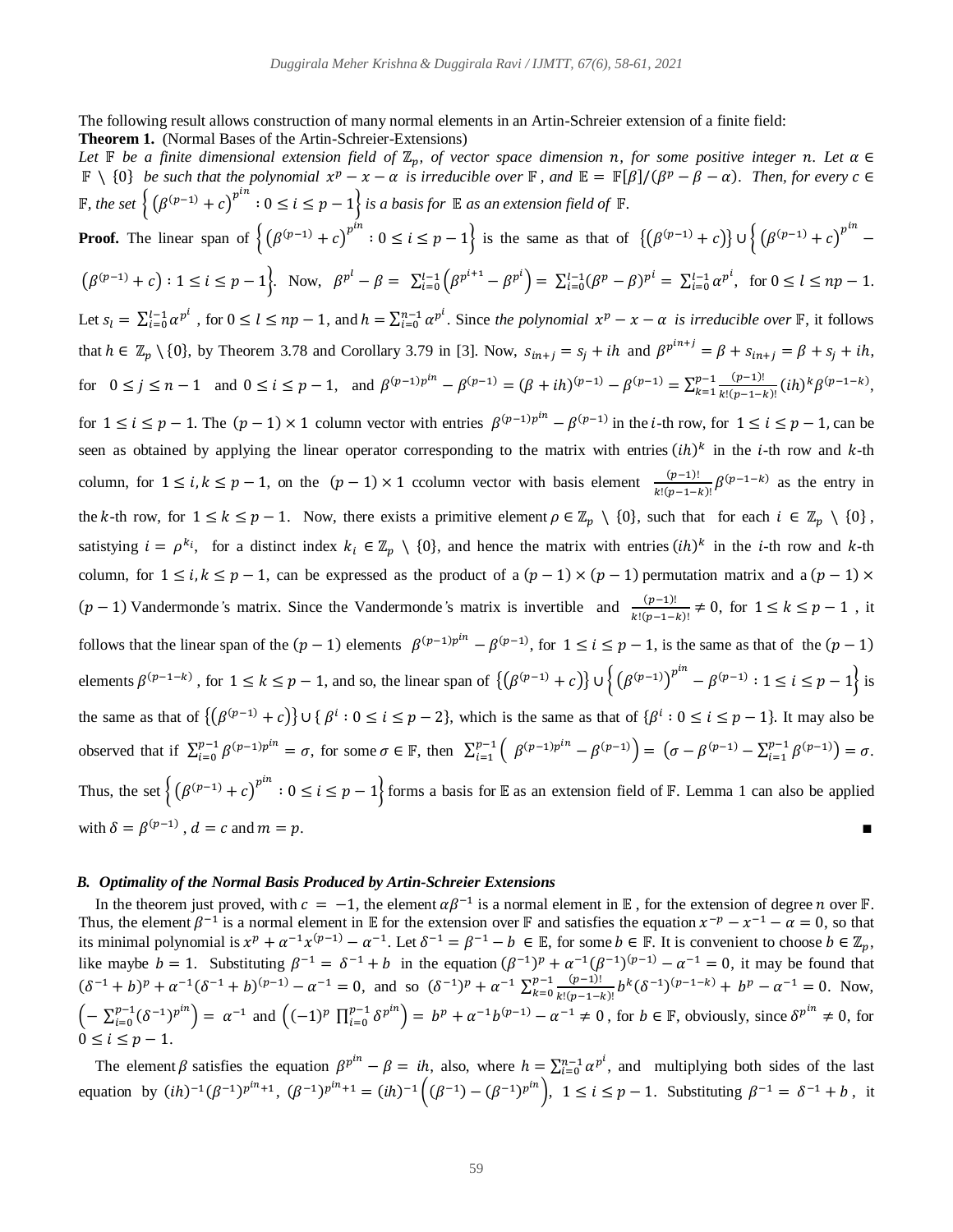can be found that  $(\delta^{-1} + b)^{p^{in}+1} = (ih)^{-1} ((\delta^{-1} + b) - (\delta^{-1} + b)^{p^{in}}) = (ih)^{-1} (\delta^{-1} - \delta^{-p^{in}})$ . Simultaneously, it also holds that  $(\delta^{-1} + b)^{p^{in}+1} = (\delta^{-1} + b)(\delta^{-1} + b)^{p^{in}} = (\delta^{-(p^{n}+1)} + b(\delta^{-1} + \delta^{-p^{in}}) + b^{2})$ , yielding the multiplication formula  $\delta^{-(p^{in}+1)} = ((ih)^{-1} - b)\delta^{-1} - ((ih)^{-1} + b)\delta^{-p^{in}} - b^2$ , for  $1 \le i \le p - 1$ . Thus, when  $b = 1$ , the constant 1 is also taken as an extra element, for performing the calculations quickly and efficiently. The expansion for  $\delta^{-2}$  in the normal basis can be obtained from the equations that  $\left( \sum_{i=0}^{p-1} \delta^{-p^{i n}} \right) \delta^{-1} = \delta^{-2} + \left( \sum_{i=1}^{p-1} \delta^{-(p^{i n}+1)} \right) = \delta^{-2} + \sum_{i=1}^{p-1} \left( ((i h)^{-1} - b) \delta^{-1} - (b h)^{-1} \right)$  $i=1$  $((ih)^{-1} + b)\delta^{-p^{in}} - b^2 = \delta^{-2} + \sum_{i=1}^{p-1} ((ih)^{-1} - b)\delta^{-1} - \sum_{i=1}^{p-1} ((ih)^{-1} + b)\delta^{-p^{in}} + b^2$ , and observing that  $\left(\sum_{i=0}^{p-1} \delta^{-p^{in}}\right) =$  $-\alpha^{-1}$  is the trace of  $\delta^{-1}$  in E for the extension over F and that  $\left(\sum_{i=0}^{p-1} d_i\right)$  $j_{i=0}^{p-1} d$  = -d, for  $d \in \mathbb{F}$ ,  $\delta^{-2} = -(\alpha^{-1} + b + \alpha)$  $\sum_{i=1}^{p-1} (ih)^{-1} \left[ \delta^{-1} + \sum_{i=1}^{p-1} ((ih)^{-1} + b) \delta^{-p^{in}} - b^2 \right] = -(\alpha^{-1} + b + \sum_{i=1}^{p-1} (ih)^{-1}) \delta^{-1} + \sum_{i=1}^{p-1} (ih)^{-1} \delta^{-p^{in}} + b \left( \sum_{i=1}^{p-1} \delta^{p^{-in}} \right)$  $b^2 = -(\alpha^{-1} + b + \sum_{i=1}^{p-1} (ih)^{-1}) \delta^{-1} + \sum_{i=1}^{p-1} (ih)^{-1} \delta^{-p^{in}} + b \left[ \left( \sum_{i=1}^{p-1} \delta^{-p^{in}} \right) - b \right] = -(\alpha^{-1} + b + \sum_{i=1}^{p-1} (ih)^{-1}) \delta^{-1} + b$  $\sum_{i=1}^{p-1} (ih)^{-1} \delta^{-p^{in}} + b[-\alpha^{-1} - \delta^{-1} - b] = -(\alpha^{-1} + 2b + \sum_{i=1}^{p-1} (ih)^{-1}) \delta^{-1} + \sum_{i=1}^{p-1} (ih)^{-1} \delta^{-p^{in}} + b[-\alpha^{-1} - b]$ . For  $p \ge 3$ , since  $\sum_{i=1}^{p-1} (ih)^{-1} = h^{-1} \sum_{i=1}^{p-1} i^{-1} = h^{-1} \sum_{i=1}^{p-1} i$  $i=1$  $e^{p-1} i^{-1} = h^{-1} \sum_{i=1}^{p-1} i = 0$ , it follows that  $\delta^2 = -(\alpha^{-1} + 2b)\delta^{-1} + \sum_{i=1}^{p-1} (ih)^{-1} \delta^{-p^{in}} +$  $b[-\alpha^{-1}-b]$ . The remaining coefficients  $(ih)^{-1}$  in the expansion of  $\delta^{-(p^{in}+1)}$ , for  $1 \le i \le p-1$ , are in  $\mathbb{Z}_p$ . It may be observed that, when p divides n, the element  $\alpha^{-1}$  may have been chosen to be a normal element in a manner similar to that of  $\delta^{-1}$ , for the Artin-Schreier extension of F over its subfield of  $p^{(\frac{n}{p})}$  elements. For this purpose, it must be checked that the trace of  $\delta$  is nonzero, for inductively applying Theorem 1, subsequently. Since  $(\delta^{-1})^p + \alpha^{-1} \sum_{k=0}^{p-1} \frac{(p-1)!}{k! (p-1)!}$  $_{k=0}^{p-1} \frac{(p-1)!}{k!(p-1-k)!} b^k (\delta^{-1})^{(p-1-k)} +$  $b^p - a^{-1} = 0$  is the minimal degree equation for  $\delta^{-1}$ , it follows that, whenever  $b \neq 0$ , the trace of  $\delta$  is indeed nonzero, as may be found out by comparing the coefficient of  $\delta^{-1}$  in its minimal polynomial. Thus, for the purpose of speeding up the multiplication operation, the redundant element  $b = 1$  is also included together with the normal basis, for multiple Artin-Schreier extensions. If the element 1 is already present in the basis of the subfield  $\mathbb{F}$ , then the element is not redundant in the basis for  $\mathbb E$ , but the representation for the multiplication table is not necessarily in terms of only the normal elements of the current extension.

## **Corollary 1.** (Inductive Construction of Multiple Normal Bases of the Artin-Schreier-Extensions)

*Let*  $\mathbb F$  *be a finite dimensional extension field of*  $\mathbb Z_p$ , *of vector space dimension nn* = *mp*, *for some positive integer m. Let*  $\alpha \in$  $\mathbb{F} \setminus \{0\}$  *be such that the polynomial*  $x^p - x - \alpha$  *is an irreducible* Artin-Schreier polynomial *over*  $\mathbb{F}$ *, and*  $\alpha^{-1}$  *is a normal element in*  $\mathbb F$  *over the subfiled of*  $p^m$  *elements, and let*  $\mathbb E = \mathbb F[\beta]/(\beta^p - \beta - \alpha)$ *. Then, the element*  $\delta^{-1} = \beta^{-1} - 1$  *is a normal element for*  $\mathbb E$  *as an extension field of*  $\mathbb F$ *, and the polynomial*  $x^p - x - \delta$  *is an irreducible* Artin-Schreier polynomial. *Moreover, the multiplication table of*  $\delta^{-1}$  *is nearly optimal, with the inclusion of* 1 *as an extra (redundant) element, if so needed.*

**Proof.** Follows form the discussion in the preceding paragraph, with  $b = 1$ .

**III. OPTIMAL NORMAL BASES IN OTHER FINITE FIELD EXTENSIONS**

Let p and q be distinct prime numbers, l be the least positive integer, such that  $q \mid (p^l - 1)$ , and r be the largest positive integer such that  $q^r | (p^l - 1)$ . Let F be a finite field of  $p^l$  elements,  $\xi \in \mathbb{F}$  be a primitive  $q^r$ -th root of 1, and s be a positive integer not larger than r. The polynomial  $x^{q^s} - \xi$  is irreducible over  $\mathbb F$  : there is no element  $\eta \in \mathbb F$ , such that  $\eta^{q^s} = \xi$ , and the polynomial  $x^{q^s} - \xi$  splits into distinct linear polynomials, over every extension of  $\mathbb F$  containing a root  $\eta$ , such that  $\eta^{q^s} = \xi$ . More precisely, the sequence of polynomials  $x_1^q = \xi$  and  $x_i^q = x_{i-1}$ , for  $2 \le i \le s$ , when  $s \ge 2$ , is a tower of extensions, and so the minimal polynomial of  $x_s$  over **F** with indeterminate x is given by  $x^{q^s} - \xi$ . Let  $m = \frac{(p^l - 1)}{q^r}$  $\frac{(-1)}{q^r}$ , so that gcd $(m, q) = 1$ , and let  $\mathbb{E} = \mathbb{F}[\alpha]/(\alpha^{q_s} - \xi)$ . Now,  $\alpha^{(p^l-1)} = \alpha^{mq^r} = \xi^{mq^{r-s}} = \zeta$ , for some  $\zeta \in \mathbb{F}$ , such that  $\zeta^{q^s} = 1$ , and the smallest positive integer k, for which the equality  $\zeta^k = 1$  holds, is when  $k = q^s$ . If  $q^s \mid (p-1)$ , then  $\zeta \in \mathbb{Z}_p \setminus \{0, 1\}$ . Thus,  $\alpha^{p^l} =$  $\zeta \alpha$ , and  $\alpha^{p^{i l}} - \zeta^i \alpha = 0$ , for  $1 \le i \le q^s - 1$ . Let  $\beta = \alpha - b$ , for some  $b \in \mathbb{F} \setminus \{0\}$ , such that  $b^{q^s} \ne \xi$ . It is convenient and preferable to choose  $b \in \mathbb{Z}_p \setminus \{0\}$ , such that  $b^{q^s} \neq \xi$ , whenever possible, by setting, for example,  $b = 1$ . The result is stated without loosing generality, but specific assumptions regarding its choice are needed to hold.